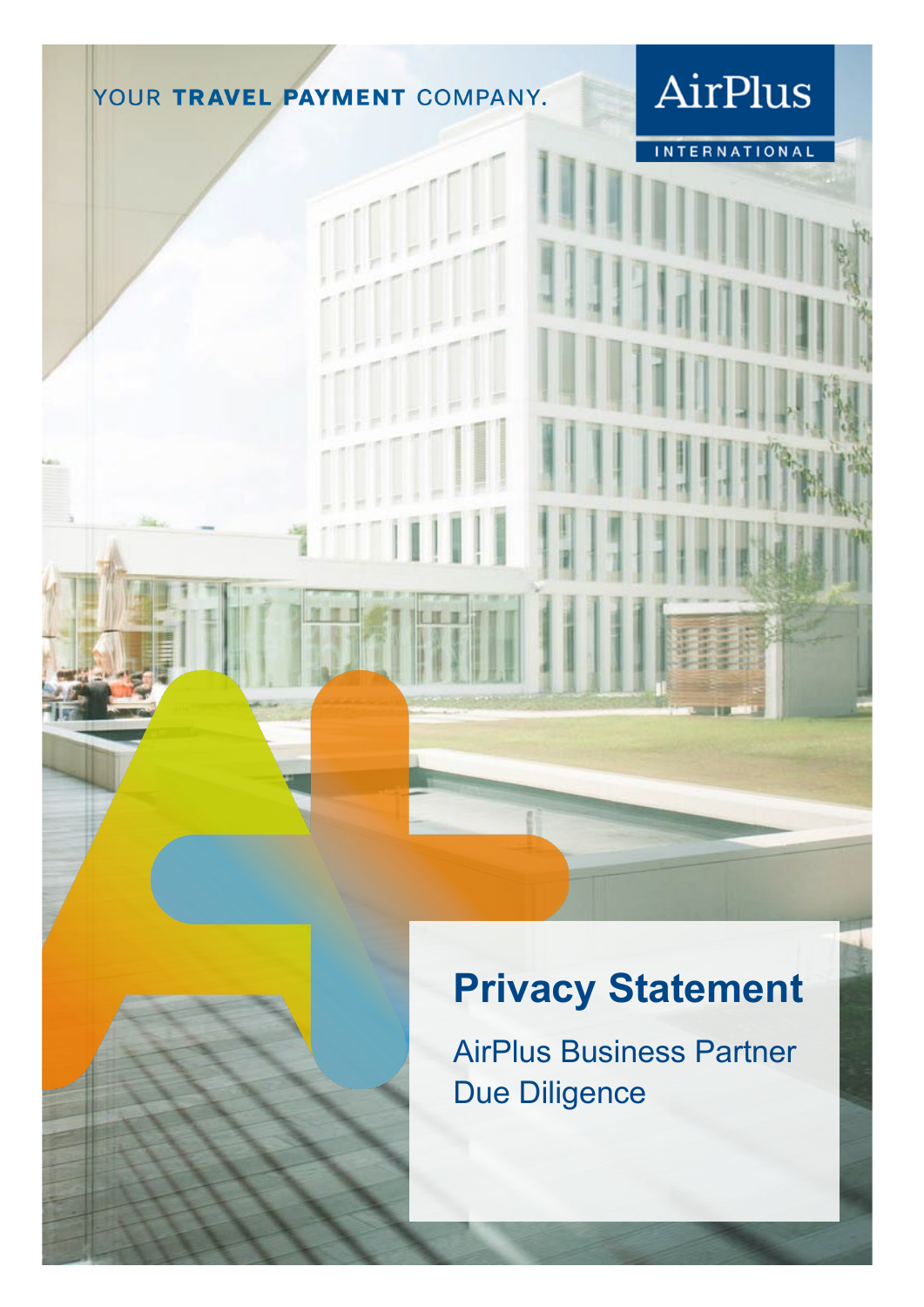# A Privacy Statement: AirPlus Business Partner Due Diligence

According to the principles of fair and transparent data processing, it is essential to inform the person whose data is being processed about the processing itself and the purposes thereof.

Therefore, AirPlus would like to provide you with all the information required to ensure fair and transparent data processing in light of the circumstances and conditions under which AirPlus processes your personal data.

#### 1. General Information

Lufthansa AirPlus Servicekarten GmbH, Dornhofstraße 10, 63263 Neu-Isenburg, Germany ("AirPlus") and its directly and indirectly majority-owned or controlled companies and subsidiaries attach great importance on its reputation as an ethical company with high standards of integrity and Respect for compliance with the German anticorruption laws, the U.S. Foreign Corrupt Practices Act, the UK Bribery Act and other applicable laws. In order to fulfill its obligations under these laws, AirPlus requires certain information from its potential representatives, agents, distributors, suppliers and other third parties acting as sales support ("Business Partners") in order to be able to conduct a review of the reliability of the Business Partners ("Business Partner Due Diligence").

## 2. Data Controller

AirPlus is responsible for the personal data collected and processed during the Business Partner Due Diligence. This includes data on the Business Partner and its employees (for example name, surname, phone number, email, etc.).

## 3. Data Processing Description

The purpose of the Business Partner Due Diligence is to identify and exclude corruption. AirPlus is legally required to implement safeguards to prevent money laundering and terror financing.

Corruption (active or passive) is prohibited. Corruption not only harms AirPlus, but also affects every single employee. It destroys the reputation of AirPlus and can lead to massive financial penalties. There is no place for corruption at AirPlus.

Benefits of any kind that are intended to influence decisions in an improper manner are prohibited worldwide. This applies in particular to benefits granted to employees or officials in order to positively influence a decision.

This principle is respected worldwide and is legally implemented in many countries and for all persons. The U.S. Foreign Corrupt Practices Act (FCPA) punishes acts of bribery in the USA relating in particular to foreign officials. Even minor contacts such as phone calls or e-mails can be sufficient. The U.K. Bribery Act (UKBA) also classes acts of bribery relating to both domestic and foreign officials as a criminal offense if there are links with the United Kingdom, regardless of where the crime occurred. Furthermore, in many countries (including Germany, the UK, the USA and China) the practice of targeted benefits between business partners is a punishable offense. Under these laws, offering, requesting, promising or accepting the promise of, granting or accepting a benefit intended to unduly influence an individual's own behavior or that of a business partner is prohibited.

Under the Business Partner Due Diligence, AirPlus may request data that are considered personal data ("Personal Data") under the EU General Data Protection Regulation GDPR, relating to an identified or identifiable natural person ("data subject"), e.g. key employees of the Business Partner. The collection and processing of personal data is necessary to enable the Business Partner Due Diligence. This includes for example checking the identity of a Business Partner and its key employees and matching names against official blacklists.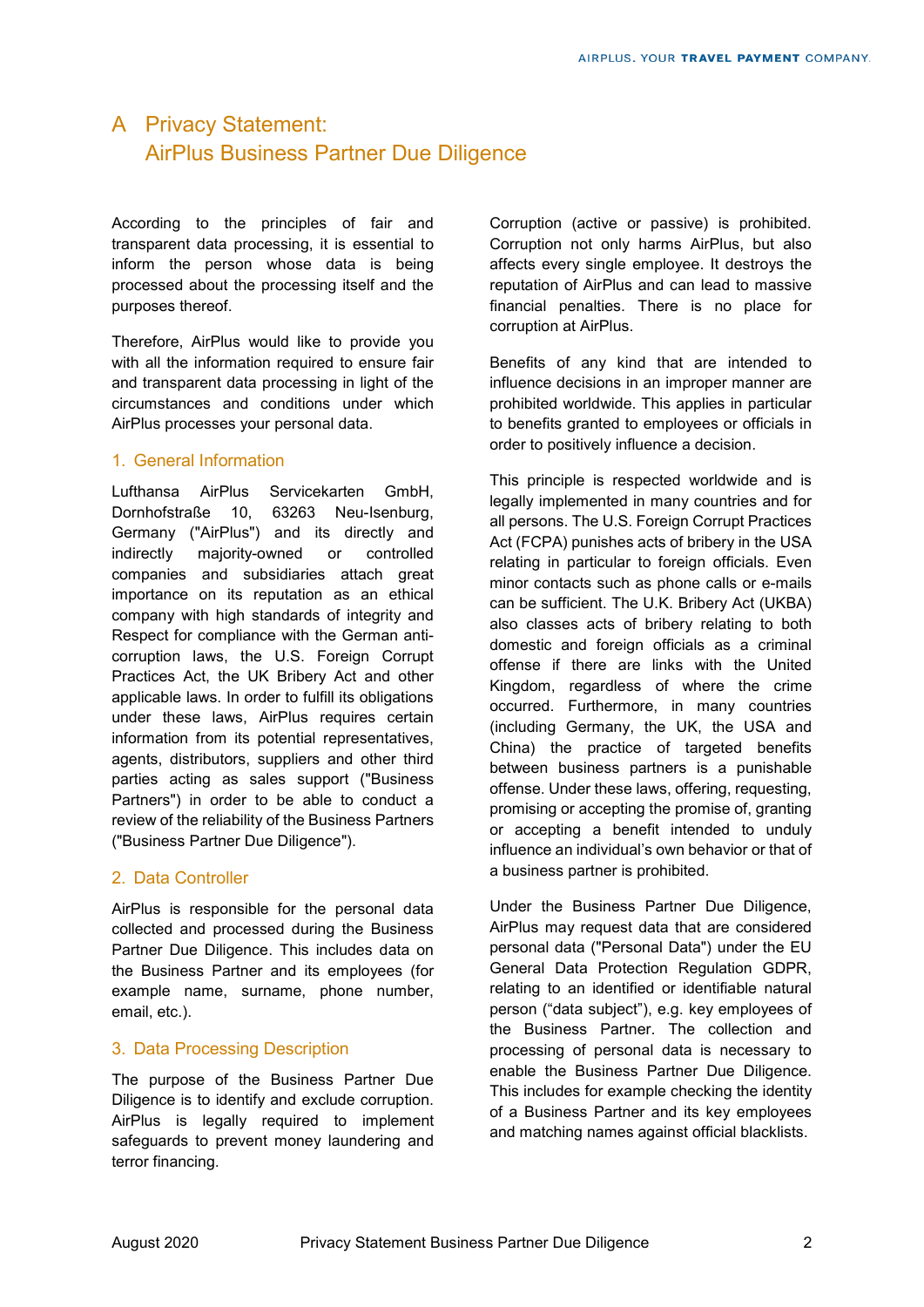### 4. Legal Basis for the Data Processing

AirPlus processes your personal data only in accordance with applicable law, especially the GDPR.

- Corruption, fraud, embezzlement and bribery prevention is carried out in accordance with Art. 6 I (f) GDPR. Air Plus has a legitimate interest in preventing possible fraud, embezzlement and bribery scenarios and fulfill the obligations under the anticorruption laws.
- Anti-Money-Laundering and Terror Prevention is conducted pursuant to Art. 6 I (c) GDPR (compliance with legal obligation).
- Data transfers to public authorities, when legally required, are conducted pursuant to Art. 6 I (c) GDPR (compliance with a legal obligation).

#### 5. Data Transfers to Data Processors and Third Parties

AirPlus will forward your personal data only to fulfil the respective business purpose, if mandated by law, or to service providers which have been contracted by AirPlus and are obligated to comply with applicable data protection regulations.

AirPlus provides access to or shares your personal data with carefully selected service providers. These service providers only handle your personal data on behalf of AirPlus as socalled data processors, acting only on instructions given by AirPlus. Therefore, they are prohibited from using your data for their own business purposes.

AirPlus shares your data under strict confidentiality obligations amongst others with the following categories of service providers:

- IT service providers (hosting and infrastructure services), located in Europe
- Risk & Compliance related service providers, located in Europe

AirPlus may also disclose your personal data to trusted third parties who assist us in providing

the Business Partner Due Diligence, as long as those parties agree to keep your personal data confidential and comply with applicable data protection regulations.

In addition to that, AirPlus may disclose your personal data amongst others to the following categories of third parties:

- To external auditors in the event of audits or investigations, if there is a legal requirement or legitimate business interest to do so;
- To external lawyers in the context of legal claims, or to courts acting in their judicial capacity;
- As required by law, AirPlus may share personal data with public authorities (e.g., the German Federal Financial Supervisory Authority and/or other national Financial Market Supervisory Authorities, Financial Authorities, the German Federal Central Tax Office and/or other national Tax and investigating Authorities).
- Other compliance organizations within the Lufthansa Group.

#### 6. Data Transfers to Third Countries

Personal Data will not be transferred to countries outside the European Union or the European Economic Area ("third countries").

## 7. Data Retention

AirPlus processes and saves personal data only to the extent required to fulfill the purpose for which it was collected. Personal data will be deleted once the purpose has been fulfilled, unless AirPlus has a legal obligation to retain that data (e.g. for trade or tax law requirements).

AirPlus will erase your personal data as soon as it is no longer needed for the aforementioned purposes. Personal data may also be saved for the period of time in which claims can be asserted against AirPlus.

In addition, personal data will be saved to the extent to which and for those periods of time for which AirPlus is legally required to do so. AirPlus' obligations regarding proof and retention are stipulated by local laws, including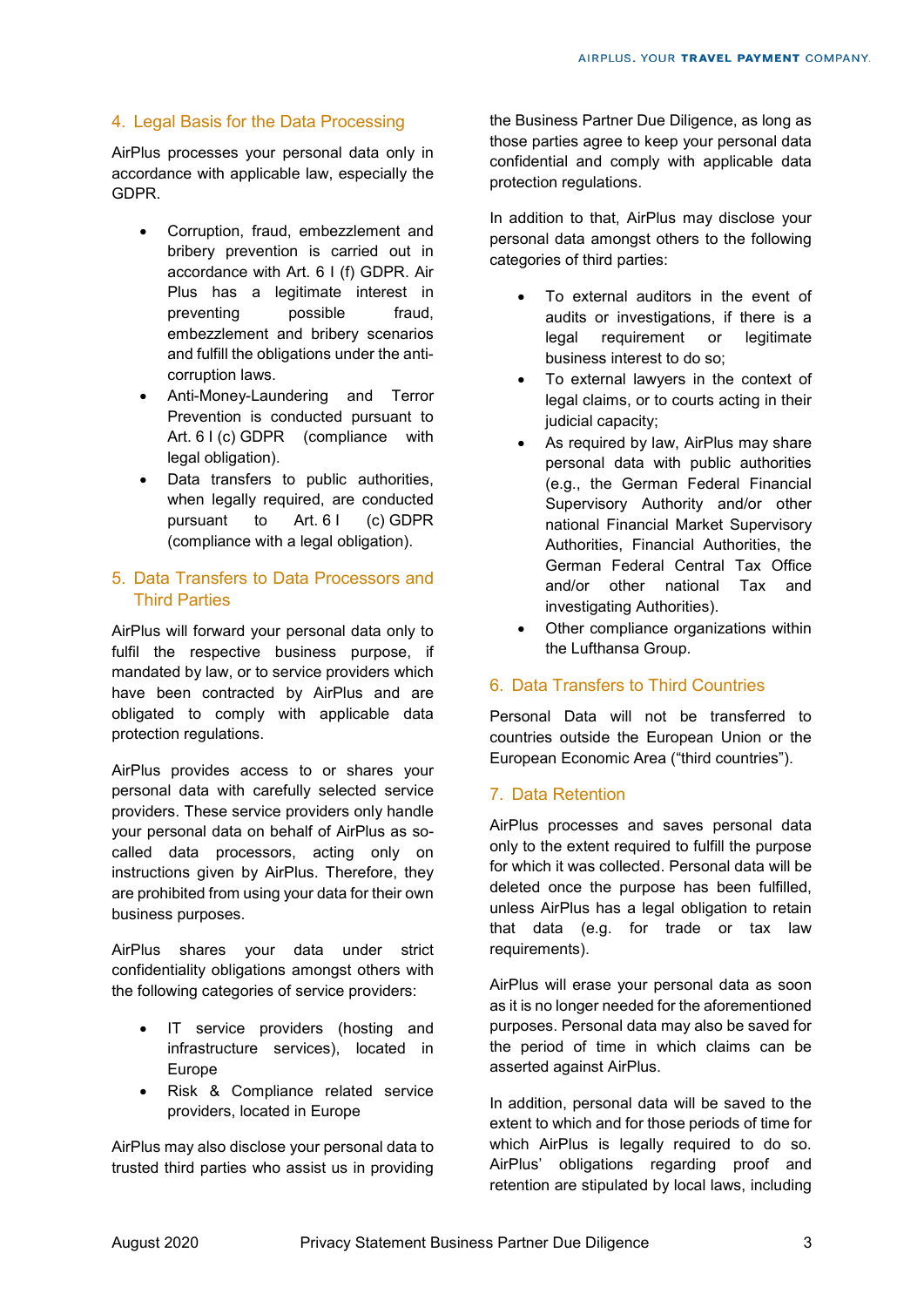but not limited to Germany's Commercial Code (Handelsgesetzbuch), Fiscal Code (Abgabenordnung), and Anti-Money Laundering Act (Geldwäschegesetz). According to these laws, retention periods can be up to ten years.

#### 8. Rights of the Data Subject

You as the data subject may assert the following statutory rights towards AirPlus: the right to obtain information pursuant to Art. 15 of the GDPR, the right to rectification pursuant to Art. 16 of the GDPR, the right to erasure pursuant to Art. 17 of the GDPR, the right to restriction of processing pursuant to Art. 18 of the GDPR, the right to object pursuant to Art. 21 of the GDPR (please refer to section "Information on your Rights to object" for further information), the right to data portability pursuant to Art. 20 of the GDPR and the right to lodge a complaint with a supervisory authority pursuant to Art. 77 of the GDPR. You can appeal in particular to the Supervisory Authority which is competent for your place of residence or your state or to the Supervisory Authority which is competent for AirPlus. This is:

Der Hessische Beauftragte für Datenschutz und Informationsfreiheit Gustav-Stresemann-Ring 1 65189 Wiesbaden, Germany Email: poststelle@datenschutz.hessen.de Tel.: +49 611 1408 – 0

If you would like to exercise your rights as a data subject, please contact AirPlus at:

Lufthansa AirPlus Servicekarten GmbH Data Protection Officer Dornhofstraße 10 63263 Neu-Isenburg, Germany dataprotection@airplus.com

#### 9. Contact Us

If you have any questions concerning the handling of your personal data, you can contact the AirPlus Data Protection Officer at any time at:

Lufthansa AirPlus Servicekarten GmbH Data Protection Officer Dornhofstraße 10

63263 Neu-Isenburg, Germany dataprotection@airplus.com